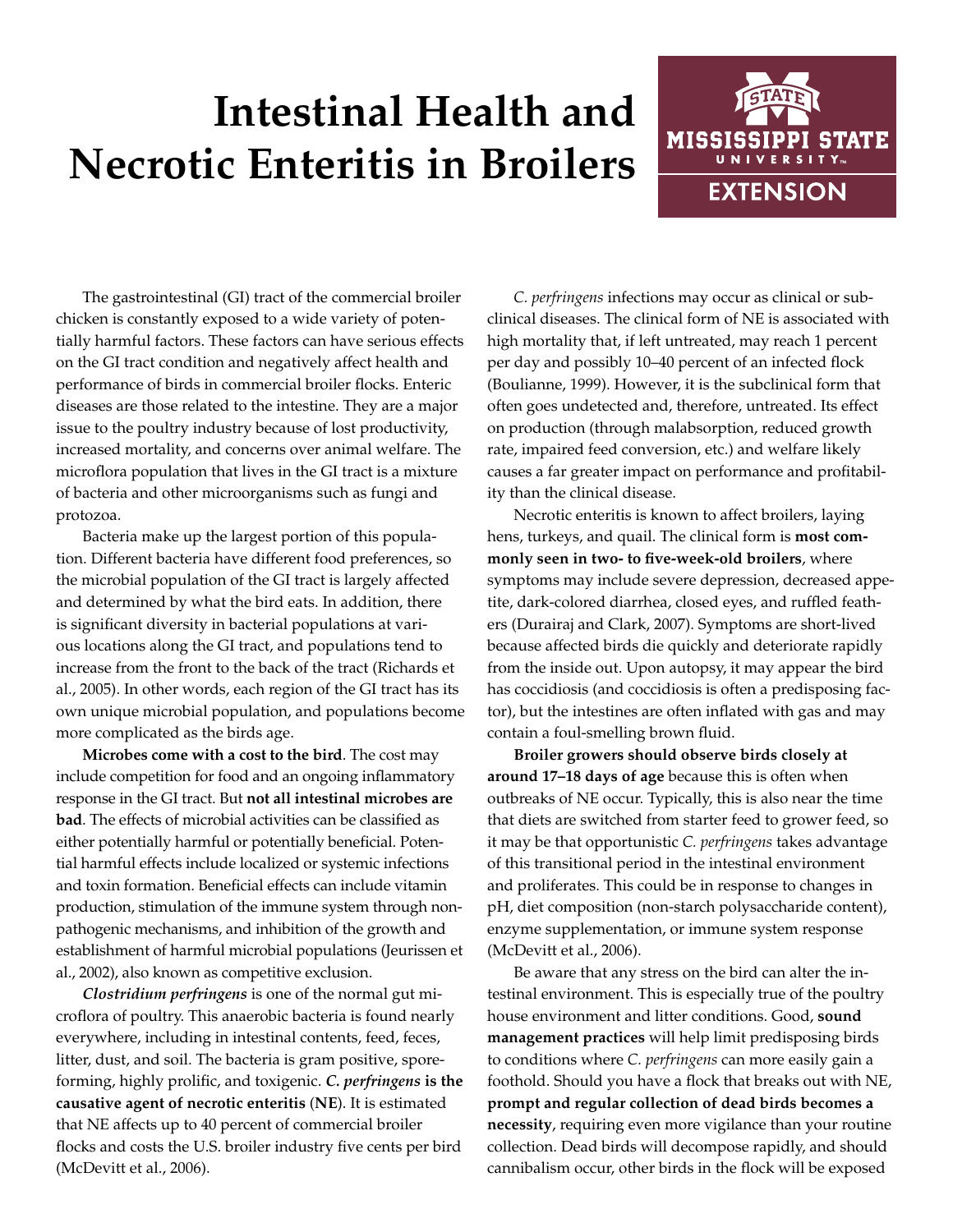to very large numbers of *C. perfringens*, further spreading the disease. Dahiya et al. (2006) composed a list of risk factors for NE into five broad categories:

- *• Eimeria* infection
- Removal of coccidiostats or antibiotic growth promoters from poultry feed
- Environmental and management conditions
- Physiological stress and immunosuppression
- Nature and form of diet

Integrators typically use three basic strategies to control NE in broiler flocks. These include: **1)** creating an immune response (vaccination), **2)** reducing pathogens (biosecurity and sanitation procedures), and **3)** modifying diets and feed additives. Use of live anticoccidial vaccines is increasing in the poultry industry. However, the topic is somewhat controversial because in some studies, it appears coccidiosis, especially *Eimeria* species, may predispose birds to clostridial enteritis; while other studies show this may not be the case.

For example, Williams (1994) and Williams and Andrews (2001) reported that coccidiosis vaccination may cause mild coccidial lesions in some birds, but those lesions were not severe enough to predispose immunized birds to necrotic enteritis. In contrast, Williams et al. (2003) examined relationships between coccidiosis, anticoccicial vaccines, and necrotic enteritis in broiler chickens and observed that vaccination prevented coccidial lesions that otherwise may lead to necrotic enteritis.

**Two important dietary factors** seem to predispose broiler chickens to NE. The first is **cereal grain type**. For example, wheat, rye, and barley increase the viscosity of digesta, prolong intestinal transit time, and increase incidence of NE (Dahiya et al., 2006). **Protein level and source** is the second factor. High levels of protein from animal sources may predispose birds to NE (Kocher et al., 2003). **Method of feed processing** also appears to be an important precursor for NE. For example, Branton et al. (1987) found that NE mortality was increased in birds fed hammer-mill-ground feed compared with more coarsely ground roller-mill feed.

It has been suggested that **non-starch polysaccharides** (**NSP**) from plant sources may increase viscosity of the intestinal contents and reduce passage rate (Yegani and Korver, 2008). However, the exact mechanism(s) behind the effect of cereal grain type on *C. perfringens* populations in the intestinal tract are unknown. Presence of NSP in the diet could encourage growth of clostridia and simultaneously suppress the growth of other "good" bacteria such as *Lactobacillus* (Annett et al., 2002). Integrators concerned with increased levels of NSP in the diet often choose to use commercially available enzymes to break down NSP and

reduce digesta viscosity, increase passage rate, and reduce the bacterial population in the small intestine.

 Nutritional stress can result from diets that lack balanced nutrients, predisposing birds to clostridial overgrowth and NE. For example, birds will consume more feed if the energy-to-protein ratio of the diet is low, thereby exceeding their requirements for protein and causing an increase in the nitrogen content of the digesta and manure (McDevitt et al., 2006). An increased proportion of undigested feed in the manure is associated with an imbalance of amino acids, higher dietary nitrogen content, and reduced protein digestibility. Naturally, increased excretion is accompanied by increased water intake. Without adequate ventilation and proper management of the house environment, this may lead to wet litter. In turn, **wet litter provides an ideal opportunity for**  *Clostridium* **to proliferate.**

 In addition, besides important nutrients such as energy, protein, and fat, feed is made up of many other components that cannot be digested by poultry, including mannans, cellulose, lignin, and phytic acid. Indigestible ingredients may cause digestive stress, allowing overgrowth of pathogenic bacteria in the GI tract. These compete for energy and protein, reducing the nutrients available to support bird growth (Dahiya et al., 2006). As mentioned earlier, integrators have been able to counteract some of this problem by incorporating various feed enzymes into the diet, although the exact mechanism responsible remains a mystery.

 With the phasing out of antibiotic growth promoters from broiler diets, much of the recent dietary research has focused on the use of **alternative feed additives** to inhibit the growth of *C. perfringens*. There is increasing interest in the use of essential oils, herbs, and spices in the diet to lessen or prevent NE. These ingredients have been used in alternative medicine and natural therapies for years. However, their potential usefulness in the poultry industry has only recently become more apparent. For example, oregano essential oil was shown to be as effective as Salinomycin in reducing the severity of coccidiosis in broilers (Giannenas et al., 2003). In addition, Mitsch et al. (2004) reported that specific blends of essential oil compounds can control the proliferation of *C. perfringens* in the broiler intestine and may reduce the risk of NE.

 Researchers around the world currently are investigating various feed additives to offset the reduced use or complete withdrawal of antibiotics from feed. This is a problem not only in the United States. In fact, European countries have been dealing with the issue longer than U.S. producers have. Their experiences should help us understand what to expect and how to deal with reduced or restricted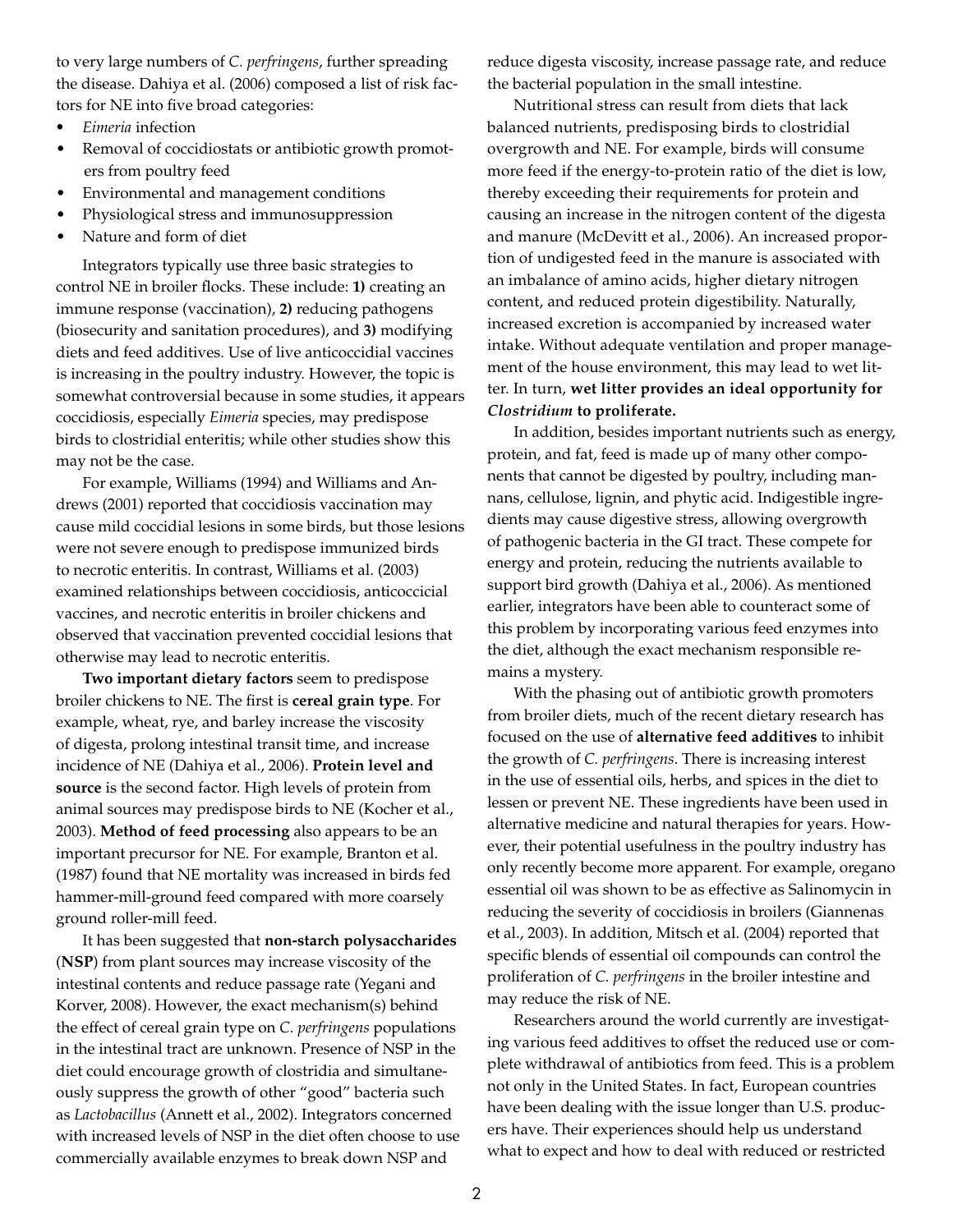use of feed antibiotics. Unfortunately, a good alternative to in-feed antibiotics has not yet been found, and it is unlikely that a single, cost-effective solution will be discovered. The problem is complex and will have to be attacked on numerous fronts at once to be adequately addressed.

Management at the farm level (litter quality and composition, lighting programs, stocking density, drinker management, and dietary feed management) will be an important factor. In addition, further dietary research is needed on amino acid profile and grain source, as well as on promising alternatives to antibiotic growth promoters, such as **enzymes, essential oils, herbs, spices, probiotics, and prebiotics**. Continued research is necessary to successfully combat the NE issue in a manner acceptable to the poultry industry, its growers, and the consuming public.

## **References**

- Annett, C. B., J. R. Viste, M. Chirino-Trejo, H. L. Classen, D. M. Middleton, and E. Sinko. 2002. Necrotic enteritis: Effect of barley, wheat, and corn diets on proliferation of *Clostridium perfringens* type A. Avian Pathol. 31:598- 601.
- Boulianne, M. 1999. Can we farm poultry without antimicrobials? Publication of the Ontario Ministry of Agriculture, Food and Rural Affairs. Queen's Printer for Ontario, Ontario, Canada. Available at: http://www. gov.on.ca/OMAFRA/english/livestock/animalcare/ arm/facts/boulianne.htm. Accessed: January 18, 2013.
- Branton, S. L., F. N. Reece, and W. M. Hagler, Jr. 1987. Influence of a wheat diet on mortality of broiler chickens associated with necrotic enteritis. Poult. Sci. 66:1326-1330.
- Dahiya, J. P., D. C. Wilkie, A. G. Van Kessel, and M. D. Drew. 2006. Potential strategies for controlling necrotic enteritis in broiler chickens in post-antibiotic era. Ani. Feed Sci. Technol. 129:60-88.
- Durairaj, V., and F. D. Clark. 2007. Necrotic enteritis. Avian Advice 9(2):1-2. Arkansas Cooperative Extension Service. Fayetteville.
- Giannenas, I., P. Florou-Paneri, M. Papazahaiadou, E. Christaki, N. A. Botsoglou, and A. B. Spais. 2003. Effect of dietary supplementation with oregano essential oil on performance of broilers after experimental infection with *Eimeria tenella*. Archi. Ani. Nutr. 57:99-106.
- Jeurissen, S. H., F. Lewis, J. D. van der Klis, Z. Mroz, J. M. Rebel, and A. A. ter Huurne. 2002. Parameters and techniques to determine intestinal health of poultry as constituted by immunity, integrity, and functionality. Curr. Issues Intest. Microbiol. 3:1-14.
- Kocher, A., M. Choct, G. Ross, J. Broz, and T. K. Chung. 2003. Effects of enzyme combinations on apparent metabolizable energy of corn-soybean meal-based diets in broilers. J. Appl. Poult. Res. 12:275-283.
- McDevitt, R. M., J. D. Brooker, T. Acamovic, and N. H. C. Sparks. 2006. Necrotic enteritis; a continuing challenge for the poultry industry. World's Poult. Sci. J. 62:221- 247.
- Mitsch, P., K. Zitterl-Eglseer, B. Kohler, C. Gabler, R. Losa, and I. Zimpernik. 2004. The effect of two different blends of essential oil components on the proliferation of *Clostridium perfringens* in the intestines of broiler chickens. Poult. Sci. 83:669-675.
- Richards, J. D., J. Gong., and C. F. M. de Lange. 2005. The gastrointestinal microbiota and its role in monogastric nutrition and health with an emphasis on pigs: Current understandings, possible modulations, and new technologies for ecological studies. Can J. Anim. Sci. 85:421-435.
- Williams, R. B. 1994. Safety of the attenuated anticoccidial vaccine "Paracox" in broiler chickens isolated from extraneous coccidial infection. Vet. Res. Commun. 18:189-198.
- Williams, R. B. and S. J. Andrews. 2001. The origins and biological significance of the coccidial lesions that occur in chickens vaccinated with a live attenuated anticoccidial vaccine. Avian Pathol. 30:215-220.
- Williams, R. B., R. N. Marshall, R. M. La Ragione, and J. Catchpole. 2003. A new method for the experimental production of necrotic enteritis and its use for studies on the relationships between necrotic enteritis, coccidiosis, and anticoccidial vaccination of chickens. Parasitol. Res. 90:19-26.
- Yegani, M., and D. R. Korver. 2008. Factors affecting intestinal health in poultry. Poult. Sci 87:2052-2063.